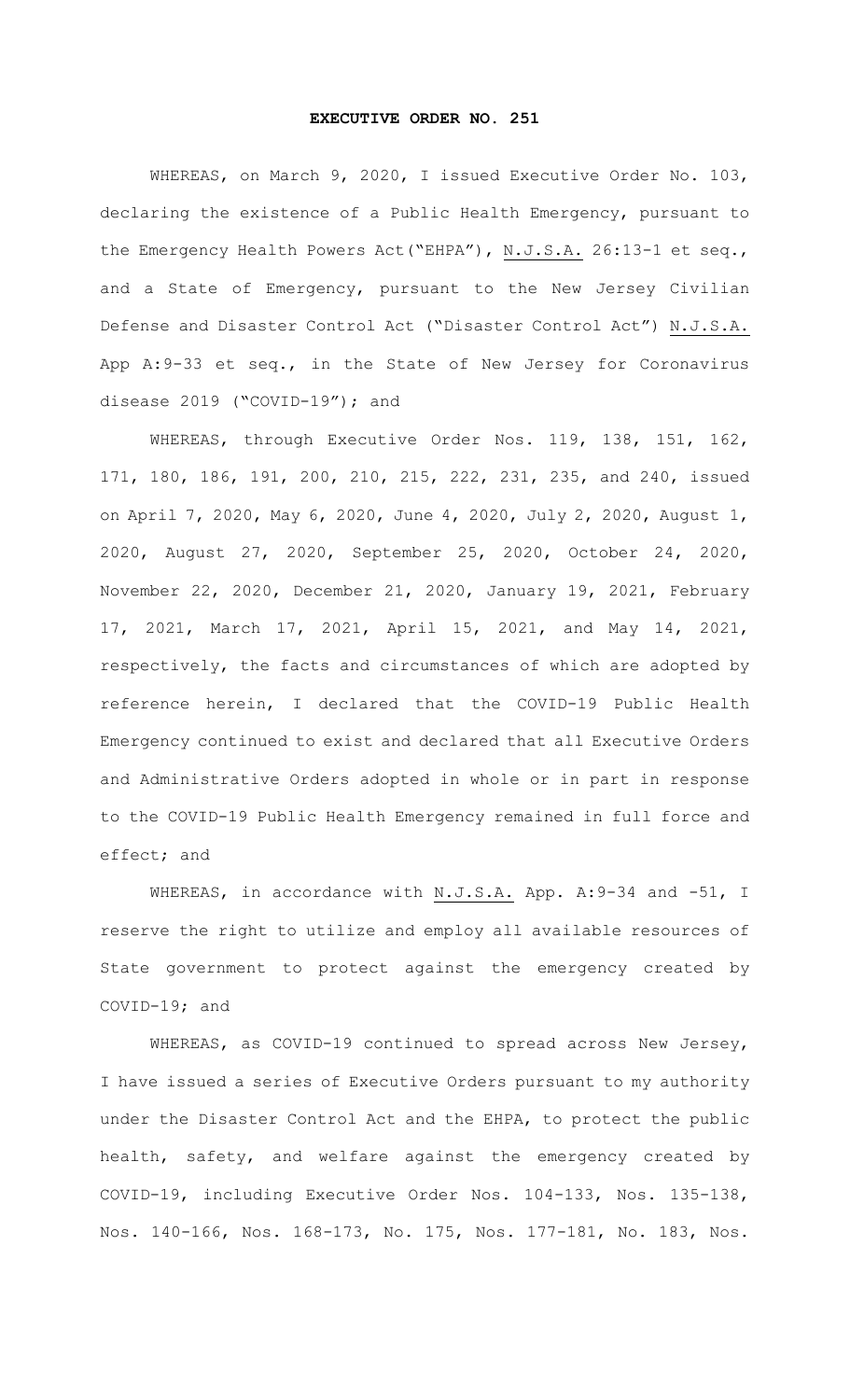186-187, Nos. 189- 198, No. 200, Nos. 203-204, No. 207, and Nos. 210-211 (2020) and Nos. 214-216, Nos. 219-220, Nos. 222-223, No. 225, Nos. 228-235, Nos. 237-244, No. 246, and No. 249 (2021), the facts and circumstances of which are all adopted by reference herein; and

WHEREAS, on June 4, 2021, I signed Assembly Bill No. 5820 into law as P.L.2021, c.103 and issued Executive Order No. 244, which terminated the Public Health Emergency declared in Executive Order No. 103 (2020) but maintained the State of Emergency declared in that same Order; and

WHEREAS, P.L.2021, c.103 provided that following the termination of the Public Health Emergency declared in Executive Order No. 103 (2020), the Governor may continue to issue orders related to implementation of recommendations of the Centers for Disease Control and Prevention ("CDC") to prevent or limit the transmission of COVID-19, including in specific settings; and

WHEREAS, the American Academy of Pediatrics ("AAP") has emphasized that in-person learning is critical for educational and social development of children, as evidence demonstrates that remote learning has been detrimental to the educational attainment of students of all ages and has exacerbated the mental health crisis among children and adolescents; and

WHEREAS, the CDC has also cited evidence that suggests virtual learning can lead to learning loss for children and worsening mental health problems for the younger population; and

WHEREAS, the CDC has reported that new variants of COVID-19 have been identified in the United States, and that certain variants, particularly the B.1.617.2 ("Delta") variant, are more transmissible; and

2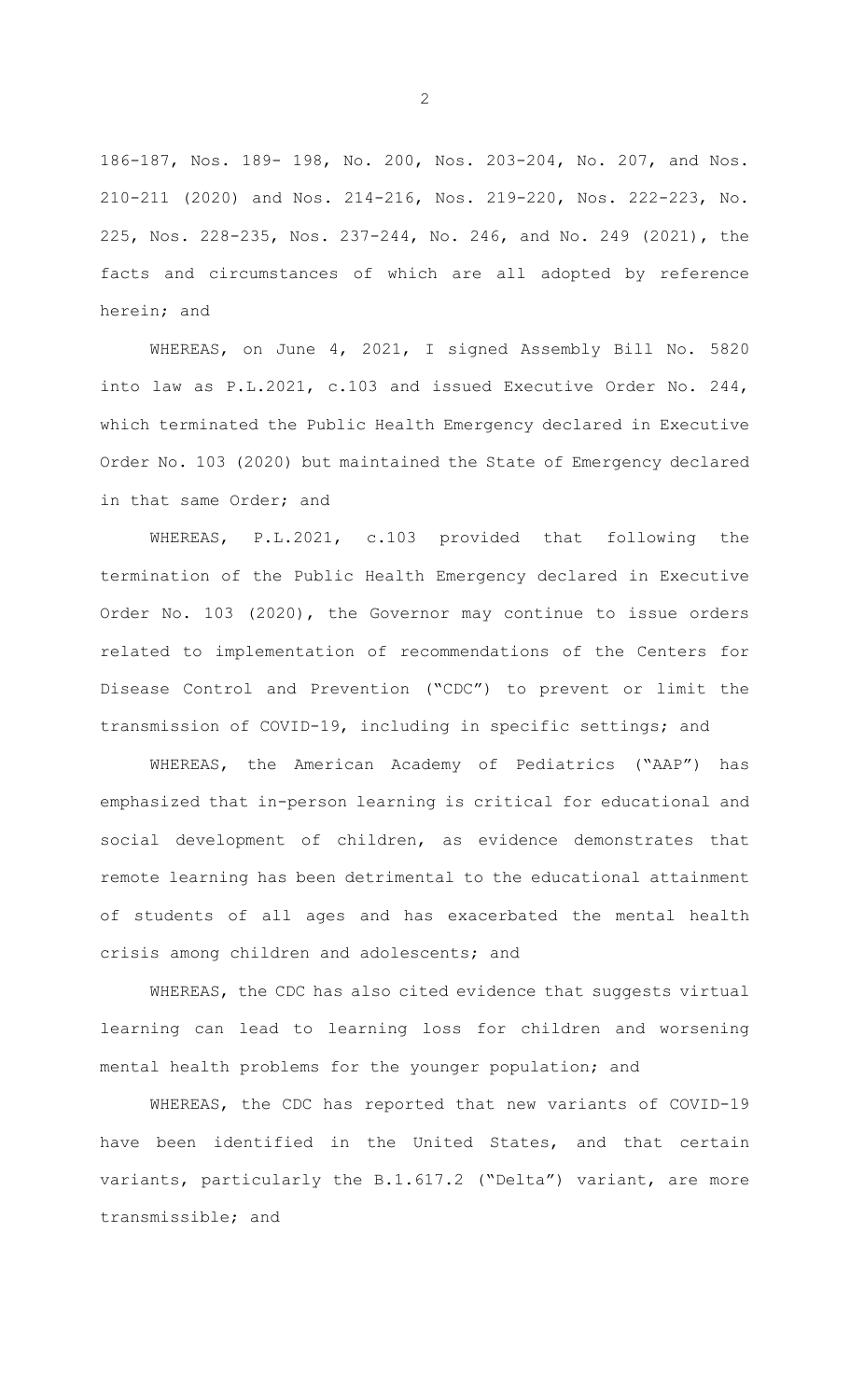WHEREAS, given new evidence regarding transmission of the Delta variant, the CDC now recommends universal indoor masking for all teachers, staff, students, and visitors in K-12 schools, regardless of vaccination status; and

WHEREAS, the CDC continues to emphasize that children should return to full-time in-person learning in the fall with layered prevention strategies in place, such as masking in indoor settings; and

WHEREAS, AAP similarly recommends universal masking in schools because a significant portion of the student population, specifically individuals under the age of 12, is not yet eligible to receive a vaccine; and

WHEREAS, there is no concrete timeline for authorization for use of currently available COVID-19 vaccinations for children under the age of 12, so it would be impossible for that group to be fully vaccinated before the start of the 2021 – 2022 school year; and

WHEREAS, only the Pfizer vaccination is currently available to youth in the 12 – 17 age group; and

WHEREAS, according to data estimates, only 40 percent of 12 - 15 year-olds and 57 percent of 16 – 17 year-olds in New Jersey have received at least one dose of a COVID-19 vaccine; and

WHEREAS, both the CDC and AAP recognize that masking is a critical tool to reduce transmission of the virus and protect unvaccinated individuals; and

WHEREAS, the State has experienced significant upticks in critical COVID-19 metrics over the past few weeks, including COVID-19 positive cases, the rate of transmission, spot positivity, and new hospitalizations, that warrant additional

3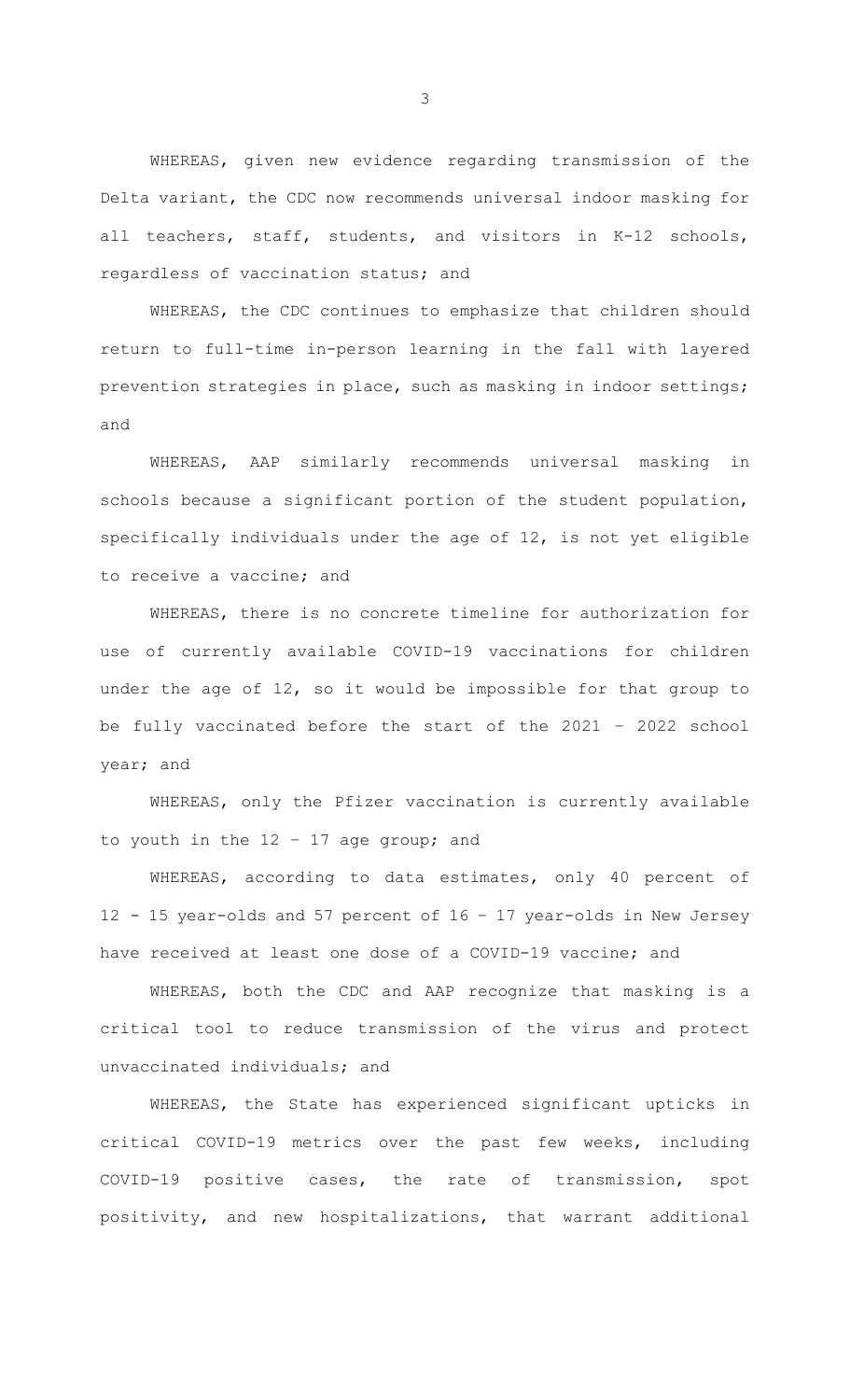precautions in certain settings with a substantial number of unvaccinated individuals; and

WHEREAS, after consultation with the New Jersey Department of Health, I have determined that it is necessary to enforce a uniform masking policy in schools for students, staff, and visitors while vaccination is not available to a significant portion of the student population; and

WHEREAS, this Order is consistent with the terms of P.L.2021, c.103;

NOW, THEREFORE, I, PHILIP D. MURPHY, Governor of the State of New Jersey, by virtue of the authority vested in me by the Constitution and by the Statutes of this State, do hereby ORDER and DIRECT:

1. All public, private, and parochial preschool programs and elementary and secondary schools, including charter and renaissance schools (collectively "school districts"), must maintain a policy regarding mandatory use of face masks by staff, students, and visitors in the indoor portion of the school district premises, except in the following circumstances:

- a. When doing so would inhibit the individual's health, such as when the individual is exposed to extreme heat indoors;
- b. When the individual has trouble breathing, is unconscious, incapacitated, or otherwise unable to remove a face masks without assistance;
- c. When a student's documented medical condition or disability, as reflected in an Individualized Education Program (IEP) or Educational Plan pursuant to Section 504 of the Rehabilitation Act of 1973, precludes use of a face mask;

4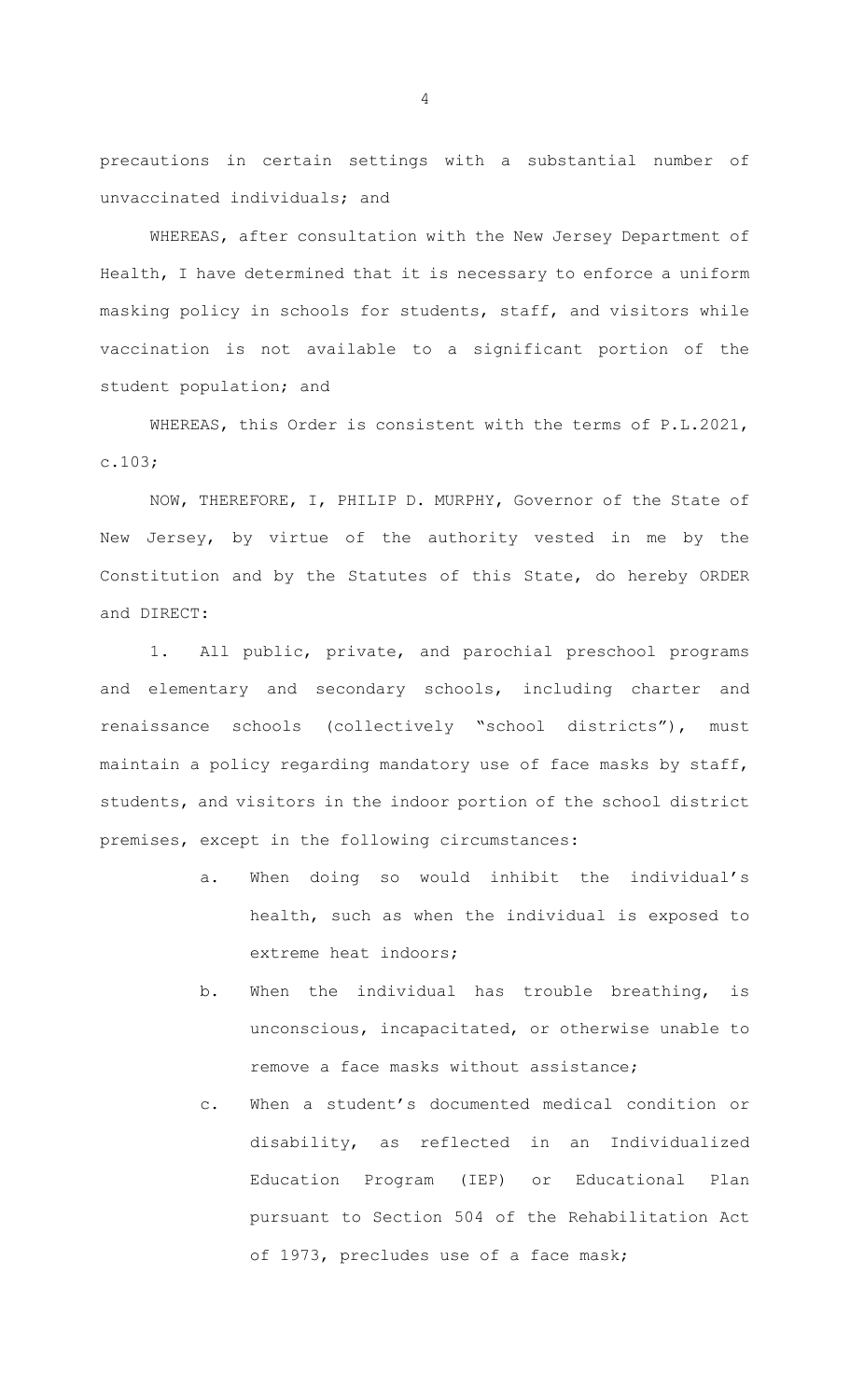d. When the individual is under two (2) years of age;

- e. When the individual is engaged in activity that cannot physically be performed while wearing a mask, such as eating or drinking, or playing a musical instrument that would be obstructed by a face mask;
- f. When the individual is engaged in high-intensity aerobic or anaerobic activity;
- g. When a student is participating in high-intensity physical activities during a physical education class in a well-ventilated location and able to maintain a physical distance of six feet from all other individuals; or
- h. When wearing a face mask creates an unsafe condition in which to operate equipment or execute a task.

2. This Order shall not impact the obligation of any school district to comply with requirements issued by the CDC on masking on public transportation conveyances, including school district transportation.

3. The State Director of Emergency Management, who is the Superintendent of State Police, shall have the discretion to make additions, amendments, clarifications, exceptions, and exclusions to the terms of this Order.

4. It shall be the duty of every person or entity in this State or doing business in this State and of the members of the governing body and every official, employee, or agent of every political subdivision in this State and of each member of all other governmental bodies, agencies, and authorities in this State of any nature whatsoever, to cooperate fully in all matters concerning